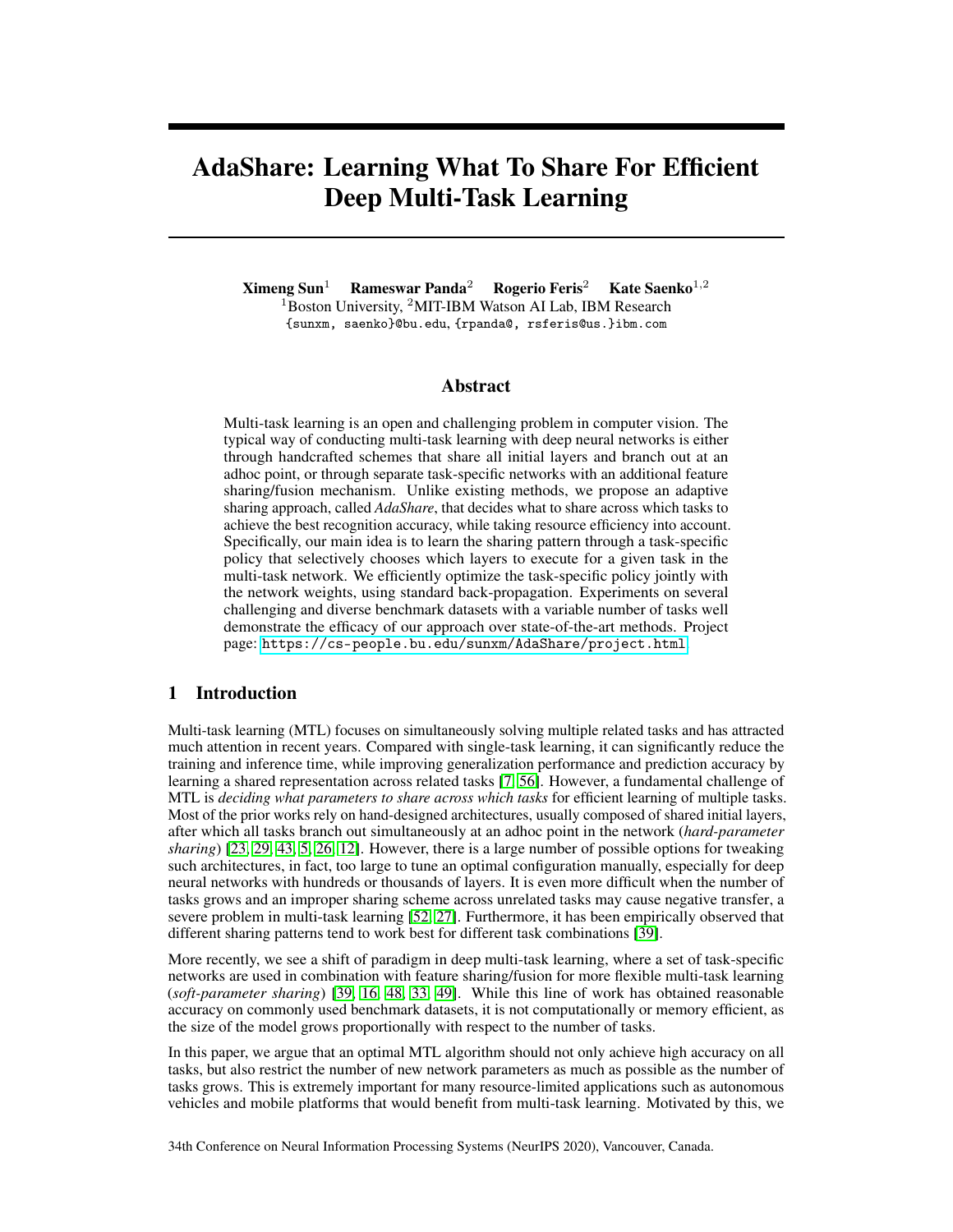<span id="page-1-0"></span>

Figure 1: A conceptual overview of our approach. Consider a deep multi-task learning scenario with two tasks such as Semantic Segmentation (Seg) and Surface Normal Prediction (SN). Traditional *hard-parameter sharing* uses the same initial layers and splits the network into task-specific branches at an adhoc point (designed manually). On the other hand, *Soft-parameter sharing* shares features via a set of task-specific networks, which does not scale well as the number of tasks increases. In contrast, we propose *AdaShare*, a novel efficient sharing scheme that learns separate execution paths for different tasks through a task-specific policy applied to a single multi-task network. Here, we show an example task-specific policy learned using *AdaShare* for the two tasks.

wish to obtain the best utilization of a single network by exploring efficient knowledge sharing across multiple tasks. Specifically, we ask the following question: *Can we determine which layers in the network should be shared across which tasks and which layers should be task-specific to achieve the best accuracy/memory footprint trade-off for scalable and efficient multi-task learning?*

To this end, we propose *AdaShare*, a novel and differentiable approach for efficient multi-task learning that learns the feature sharing pattern to achieve the best recognition accuracy, while restricting the memory footprint as much as possible. Our main idea is to learn the sharing pattern through a task-specific policy that selectively chooses which layers to execute for a given task in the multi-task network. In other words, we aim to obtain a single network for multi-task learning that supports separate execution paths for different tasks, as illustrated in Figure [1.](#page-1-0) As decisions to form these task-specific execution paths are discrete and non-differentiable, we rely on Gumbel Softmax Sampling [\[25,](#page-10-6) [35\]](#page-11-5) to learn them jointly with the network parameters through standard back-propagation, without using reinforcement learning (RL) [\[46,](#page-11-6) [62\]](#page-12-2) or any additional policy network [\[1,](#page-9-2) [17\]](#page-10-7). We design the loss to achieve both competitive performance and resource efficiency required for multi-task learning. Additionally, we also present a simple yet effective training strategy inspired by the idea of curriculum learning [\[4\]](#page-9-3), to facilitate the joint optimization of task-specific policies and network weights. Our results show that *AdaShare* outperforms state-of-the-art approaches, whilst being more parameter efficient and therefore scaling more elegantly with the number of tasks.

The main **contributions** of our work are as follows:

- We propose a novel and differentiable approach for adaptively determining the feature sharing pattern across multiple tasks (*what layers to share across which tasks*) in deep multi-task learning.
- We learn the feature sharing pattern jointly with the network weights using standard backpropagation through Gumbel Softmax Sampling, making it highly efficient. We also introduce two new loss terms for learning a compact multi-task network with effective knowledge sharing across tasks and a curriculum learning strategy to benefit the optimization.
- We conduct extensive experiments on several MTL benchmarks (NYU v2 [\[40\]](#page-11-7), CityScapes [\[11\]](#page-10-8), Tiny-Taskonomy [\[68\]](#page-12-3), DomainNet [\[42\]](#page-11-8), and text classification datasets [\[8\]](#page-9-4)) with variable number of tasks to demonstrate the superiority of our proposed approach over state-of-the-art methods.

#### 2 Related Work

Multi-Task Learning. Multi-task learning has been studied from multiple perspectives [\[7,](#page-9-0) [56,](#page-12-0) [47\]](#page-11-9). Early methods have studied feature sharing among tasks using *shallow* classification models [\[30,](#page-10-9) [24,](#page-10-10) [66,](#page-12-4) [69,](#page-12-5) [41\]](#page-11-10). In the context of deep neural networks, it is typically performed with either hard or soft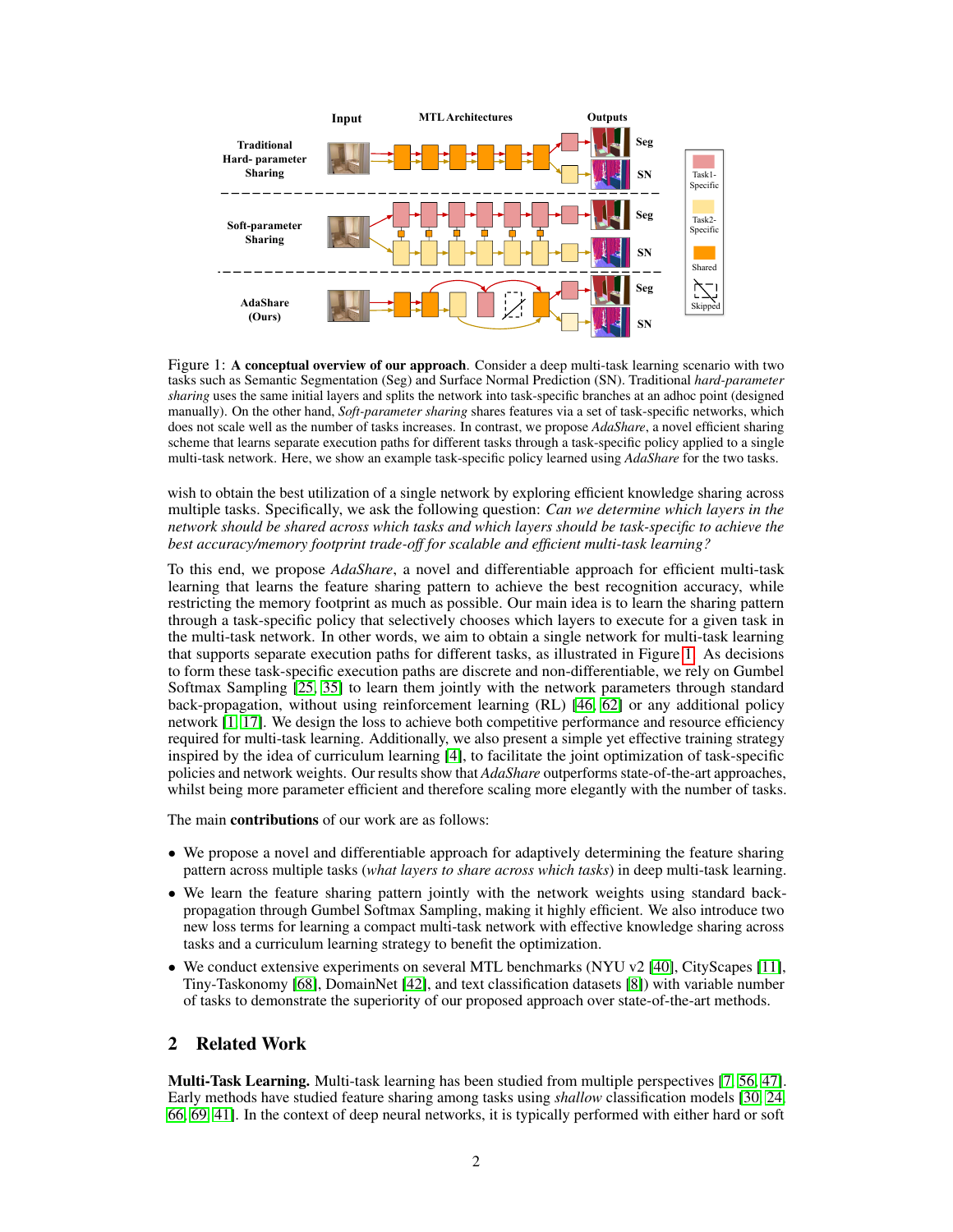parameter sharing of hidden layers [\[47\]](#page-11-9). *Hard-parameter sharing* usually relies on *hand-designed* architectures composed of hidden layers that are shared across all tasks and specialized branches that learn task-specific features [\[23,](#page-10-0) [29,](#page-10-1) [43,](#page-11-0) [5,](#page-9-1) [26,](#page-10-2) [12\]](#page-10-3). Only a few methods have attempted to learn multibranch network architectures, using greedy optimization based on task affinity measures [\[34,](#page-11-11) [57\]](#page-12-6) or convolutional filter grouping [\[6,](#page-9-5) [54\]](#page-12-7). In contrast, our approach allows learning of much more flexible architectures beyond tree-like structures, which have proven effective in multi-task learning [\[38\]](#page-11-12), and relies on a more efficient end-to-end learning method instead of greedy search based on task affinity measures. In parallel, *soft-parameter sharing* approaches, such as Cross-stitch [\[39\]](#page-11-1), Sluice [\[48\]](#page-11-2) and NDDR [\[16\]](#page-10-5), consist of a network column for each task, and define a mechanism for feature sharing between columns. In contrast, our approach achieves superior accuracy while requiring a significantly smaller number of parameters. Attention-based methods, e.g. MTAN [\[33\]](#page-11-3) and Attentive Single-Tasking [\[37\]](#page-11-13), introduce a task-specific attention branch per task paired with the shared backbone. Instead of introducing additional attention mechanism, our method adopts adaptive computation that not only encourages positive sharing among tasks via shared blocks but also minimizes negative interference by using task-specific blocks when necessary. More recently, Deep Elastic Network (DEN) [\[1\]](#page-9-2) specify each network filter to be used or not for each task via learning an additional policy network using complex RL policy gradients [\[1\]](#page-9-2). Alternately, we propose a simpler yet effective method which learns to determine the execution of each network layer for each task via direct gradient descent without any additional network. We include a comprehensive comparison with Deep Elastic Network [\[1\]](#page-9-2) later in our experiments.

Neural Architecture Search. Neural Architecture Search (NAS), which aims to automate the design of the network architecture [\[15\]](#page-10-11), has been studied using different strategies, including reinforcement learning [\[70,](#page-12-8) [71\]](#page-12-9), evolutionary computation [\[53,](#page-12-10) [45,](#page-11-14) [44\]](#page-11-15), and gradient-based optimization [\[61,](#page-12-11) [32,](#page-11-16) [65\]](#page-12-12). Inspired by NAS, in this work we directly learn the sharing pattern in a single network for scalable and efficient multi-task learning. Some recent works [\[8,](#page-9-4) [31\]](#page-11-17), in NLP and character recognition, also try to learn the multi-task sharing via RL or evolutionary computation. RL policy gradients are often complex, unwieldy to train and require techniques to reduce variance during training as well as carefully selected reward functions. By contrast, *AdaShare* utilizes a gradient based optimization, which is extremely fast and more computationally efficient than [\[8,](#page-9-4) [31\]](#page-11-17).

Adaptive Computation. Many adaptive computation methods have been recently proposed to dynamically route information in neural networks with the goal of improving computational efficiency  $[2, 3, 62, 51, 58, 60, 17, 46, 58, 1]$  $[2, 3, 62, 51, 58, 60, 17, 46, 58, 1]$  $[2, 3, 62, 51, 58, 60, 17, 46, 58, 1]$  $[2, 3, 62, 51, 58, 60, 17, 46, 58, 1]$  $[2, 3, 62, 51, 58, 60, 17, 46, 58, 1]$  $[2, 3, 62, 51, 58, 60, 17, 46, 58, 1]$  $[2, 3, 62, 51, 58, 60, 17, 46, 58, 1]$  $[2, 3, 62, 51, 58, 60, 17, 46, 58, 1]$  $[2, 3, 62, 51, 58, 60, 17, 46, 58, 1]$  $[2, 3, 62, 51, 58, 60, 17, 46, 58, 1]$  $[2, 3, 62, 51, 58, 60, 17, 46, 58, 1]$  $[2, 3, 62, 51, 58, 60, 17, 46, 58, 1]$  $[2, 3, 62, 51, 58, 60, 17, 46, 58, 1]$  $[2, 3, 62, 51, 58, 60, 17, 46, 58, 1]$  $[2, 3, 62, 51, 58, 60, 17, 46, 58, 1]$  $[2, 3, 62, 51, 58, 60, 17, 46, 58, 1]$  $[2, 3, 62, 51, 58, 60, 17, 46, 58, 1]$ . BlockDrop  $[62]$  effectively reduces the inference time by learning to dynamically select which layers to execute per sample during inference, exploiting the fact that ResNets behave like ensembles of relatively shallow networks [\[59\]](#page-12-15). Routing networks [\[46\]](#page-11-6) has also been proposed for adaptive selection of non-linear functions using a recursive policy network trained by reinforcement learning (RL). In transfer learning, SpotTune [\[17\]](#page-10-7) learns to adaptively route information through finetuned or pre-trained layers. While our approach is inspired by these methods, in this paper we focus on adaptively deciding what layers to share in multi-task learning using an efficient approach that jointly optimizes the network weights and policy distribution parameters, without using RL algorithms [\[62,](#page-12-2) [46,](#page-11-6) [1\]](#page-9-2) or any additional policy network as in [62, [17,](#page-10-7) 46, 1].

# 3 Proposed Method

Given a set of K tasks  $T = \{T_1, T_2, \dots, T_K\}$  defined over a dataset, our goal is to seek an adaptive feature sharing mechanism that decides what network layers should be shared across which tasks and what layers should be task-specific in order to improve the accuracy, while taking the resource efficiency into account for scalable multi-task learning.

Approach Overview. Figure [2](#page-3-0) illustrates an overview of our proposed approach. Generally, we seek a binary random variable  $u_{l,k}$  (a.k.a policy) for each layer l and task  $\mathcal{T}_k$  that determines whether the l-th layer in a deep neural network is selected to execute or skipped when solving  $\mathcal{T}_k$  to obtain the optimal sharing pattern, yielding the best overall performance over the task set T.

Shortcut connections are widely used in recent network architectures (ResNet [\[18\]](#page-10-12), ResNeXt [\[64\]](#page-12-16), and DenseNet [\[21\]](#page-10-13)) and achieve strong performance in many recognition tasks. These connections make these architectures resilient to removal of layers [\[59\]](#page-12-15), which benefits our method. In this paper, we consider using ResNets  $[18]$  with L residual blocks. In particular, a residual block is said to be shared across two tasks if it is being used by both of them, or task-specific if it is being used by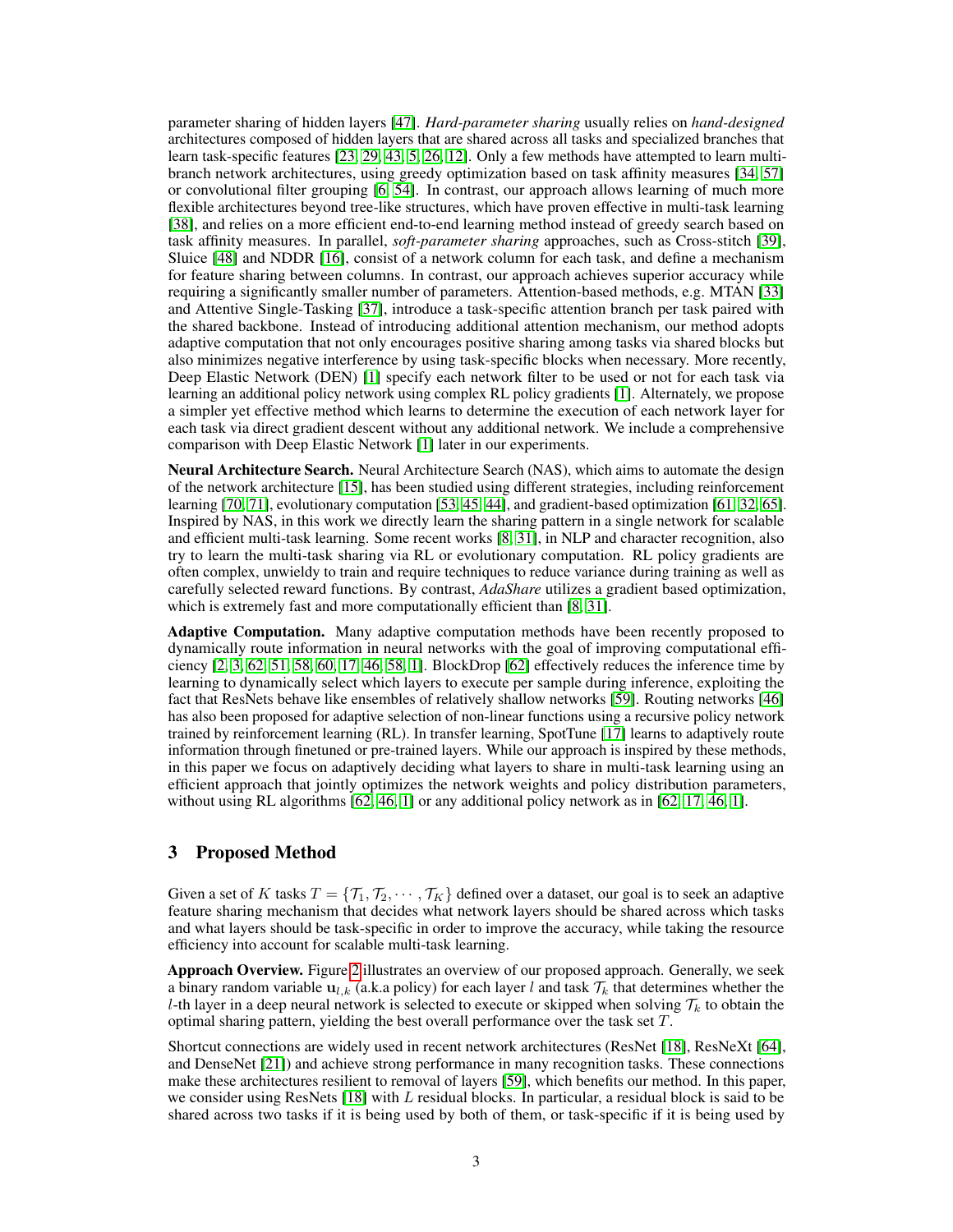<span id="page-3-0"></span>

Figure 2: Illustration of our proposed approach. *AdaShare* learns the layer sharing pattern among multiple tasks through predicting a select-or-skip policy decision sampled from the learned task-specific policy distribution (logits). These select-or-skip vectors define which blocks should be executed in different tasks. A block is said to be shared across two tasks if it is being used by both of them or task-specific if it is being used by only one task for predicting the output. During training, both policy logits and network parameters are jointly learned using standard back-propagation through Gumbel-Softmax Sampling. We use task-specific losses and policy regularizations (to encourage sparsity and sharing) in training. Best viewed in color.

only one task for predicting the output. In this way, the select-or-skip policy of all blocks and tasks  $(U = {u_{l,k}}_{l \leq L,k \leq K})$  determines the adaptive feature sharing mechanism over the given task set T.

As the number of potential configurations for U is  $2^{L \times K}$  which grows exponentially with the number of blocks and tasks, it becomes intractable to manually find such a  $\hat{U}$  to get the optimal feature sharing pattern in multi-task learning. Instead of handcrafting this policy, we adopt Gumbel-Softmax Sampling  $[25]$  to optimize U jointly with the network parameters W through standard back-propagation. Moreover, we introduce two policy regularizations to achieve effective knowledge sharing in a compact multi-task network, as well as a curriculum learning strategy to stabilize the optimization in the early stages. After the training finishes, we sample the binary decision  $u_{l,k}$  for each block l from  $\mathbf{u}_{l,k}$  to decide what blocks to select or skip in the task  $\mathcal{T}_k$ . Specifically, with the help of the select-or-skip decisions, we form a novel and non-trivial network architecture for MTL parameter-sharing, and share knowledge at different levels across all tasks in a flexible and efficient way. At test time, when a novel input is presented to the multi-task network, the optimal policy is followed, selectively choosing what blocks to compute for each task. Our proposed approach not only encourages positive sharing among tasks via shared blocks but also minimizes negative interference by using task-specific blocks when necessary.

Learning a Task-Specific Policy. In *AdaShare*, we learn the select-or-skip policy U and network weights W jointly through standard back-propagation from our designed loss functions. However, each select-or-skip policy  $\mathbf{u}_{l,k}$  is discrete and non-differentiable and this makes direct optimization difficult. Therefore, we adopt Gumbel-Softmax Sampling [\[25\]](#page-10-6) to resolve this non-differentiability and enable direct optimization of the discrete policy  $\mathbf{u}_{l,k}$  using back-propagation.

Gumbel-Softmax Sampling. The Gumbel-Softmax trick [\[25,](#page-10-6) [36\]](#page-11-19) is a simple and effective way to substitutes the original non-differentiable sample from a discrete distribution with a differentiable sample from a corresponding Gumbel-Softmax distribution. We let  $\pi_{l,k} = [1 - \alpha_{l,k}, \alpha_{l,k}]$  be the distribution vector of the binary random variable  $\mathbf{u}_{l,k}$  that we want to optimize, where the logit  $\alpha_{l,k}$ represents the probability that the *l*-th block is selected to execute in the task  $\mathcal{T}_k$ .

In Gumbel-Softmax Sampling, instead of directly sampling a select-or-skip decision  $u_{l,k}$  for the l-th block in the task  $\mathcal{T}_k$  from its distribution  $\pi_{l,k}$ , we generate it as,

<span id="page-3-2"></span><span id="page-3-1"></span>
$$
u_{l,k} = \underset{j \in \{0,1\}}{\arg \max} \left( \log \pi_{l,k}(j) + G_{l,k}(j) \right),\tag{1}
$$

where  $G_{l,k} = -\log(-\log U_{l,k})$  is a standard Gumbel distribution with  $U_{l,k}$  sampled from a uniform i.i.d. distribution  $Unif(0, 1)$ . To remove the non-differentiable argmax operation in Eq. [1,](#page-3-1) the Gumbel Softmax trick relaxes one-hot $(u_{l,k}) \in \{0,1\}^2$  (the one-hot encoding of  $u_{l,k}$ ) to  $v_{l,k} \in \mathbb{R}^2$  (the soft select-or-skip decision for the  $l$ -th block in  $\mathcal{T}_k$ ) with the reparameterization trick [\[25\]](#page-10-6):

$$
v_{l,k}(j) = \frac{\exp((\log \pi_{l,k}(j) + G_{l,k}(j))/\tau)}{\sum\limits_{i \in \{0,1\}} \exp((\log \pi_{l,k}(i) + G_{l,k}(i))/\tau)},
$$
\n(2)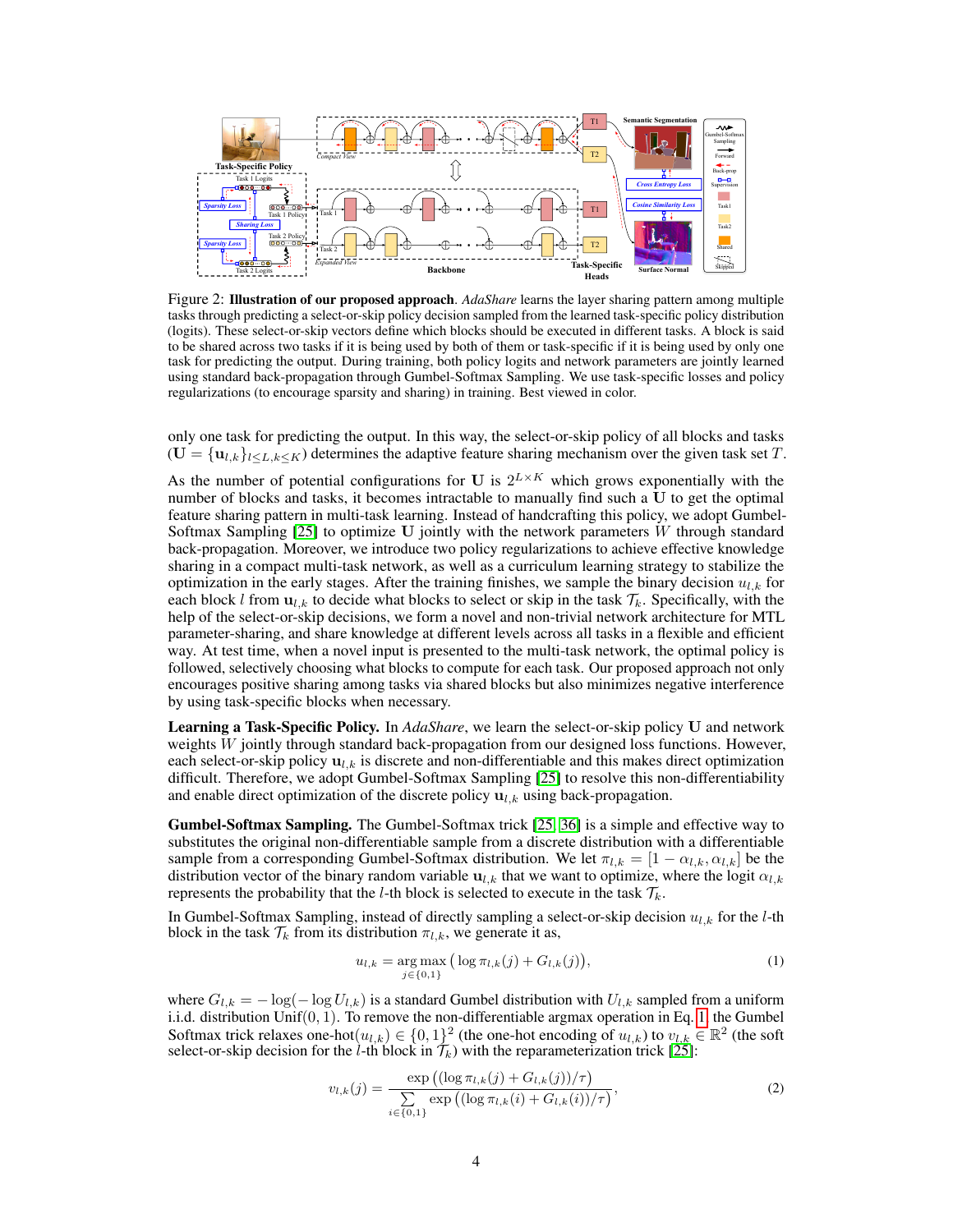where  $j \in \{0, 1\}$  and  $\tau$  is the temperature of the softmax. Clearly, when  $\tau > 0$ , the Gumbel-Softmax distribution  $p_{\tau}(v_{l,k})$  is smooth so  $\pi_{l,k}$  (or  $\alpha_{l,k}$ ) can be directly optimized by gradient descent, and when  $\tau$  approaches 0, the soft decision  $v_{l,k}$  becomes the same as one-hot( $u_{l,k}$ ) and the corresponding Gumbel-Softmax distribution  $p_{\tau}(v_{l,k})$  becomes identical to the discrete distribution  $\pi_{l,k}$ .

Following [\[17,](#page-10-7) [61\]](#page-12-11), we optimize the discrete policy  $u_{l,k}$ ,  $\forall l \leq L, k \leq K$  at once. During the training, we use the soft task-specific decision  $v_{l,k}$  given by Eq. [2](#page-3-2) in both forward and backward passes [\[61\]](#page-12-11). Also, we set  $\tau = 5$  as the initial value and gradually anneal it down to 0 during the training, as in [\[17,](#page-10-7) [61\]](#page-12-11). After the learning of the policy distribution, we obtain the discrete task-specific decision U by sampling from the learned policy distribution  $p(\mathbf{U})$ .

Loss Functions. Task-specific losses only optimizes for accuracy without taking efficiency into account. However, we prefer to form a compact sub-model for each single task, in which blocks are omitted as much as possible without deteriorating the prediction accuracy. To this end, we propose a sparsity regularization  $\mathcal{L}_{sparsity}$  to enhance the model's compactness by minimizing the log-likelihood of the probability of a block being executed as

$$
\mathcal{L}_{sparsity} = \sum_{l \le L, k \le K} \log \alpha_{l,k}.\tag{3}
$$

Furthermore, we introduce a loss  $\mathcal{L}_{sharing}$  that encourages residual block sharing across tasks to avoid the whole network being split up by tasks with little knowledge shared among them. Encouraging sharing reduces the redundancy of knowledge separately kept in task-specific blocks of related tasks and results in an more efficient sharing scheme that better utilizes residual blocks. Specifically, we minimize the weighted sum of  $L_1$  distances between the policy logits of different tasks with an emphasis on encouraging the sharing of bottom blocks which contain low-level knowledge. More formally, we define  $\mathcal{L}_{sharing}$  as

$$
\mathcal{L}_{sharing} = \sum_{k_1, k_2 \le K} \sum_{l \le L} \frac{L - l}{L} |\alpha_{l, k_1} - \alpha_{l, k_2}|. \tag{4}
$$

Finally, the overall loss  $\mathcal L$  is defined as

$$
\mathcal{L}_{total} = \sum_{k} \lambda_k \mathcal{L}_k + \lambda_{sp} \mathcal{L}_{sparsity} + \lambda_{sh} \mathcal{L}_{sharing},
$$
\n(5)

where  $\mathcal{L}_k$  represent the task-specific losses with task weightings  $\lambda_k$ .  $\lambda_{sp}$  and  $\lambda_{sh}$  are the balance parameters for  $\mathcal{L}_{sparsity}$  and  $\mathcal{L}_{sharing}$  respectively. The additional losses push the policy learning to automatically induce resource efficiency while preserving the recognition accuracy of different tasks.

Training Strategy. Following [\[61,](#page-12-11) [65\]](#page-12-12), we optimize over the network weights and policy distribution parameters alternately on separate training splits. To encourage the better convergence, we "warm up" the network weights by sharing all blocks across tasks (i.e., hard-parameter sharing) for a few epochs to provide a good starting point for the policy learning. Furthermore, instead of optimizing over the whole decision space in the early training stage, we develop a simple yet effective strategy to gradually enlarge the decision space and form a set of learning tasks from easy to hard, inspired by curriculum learning [\[4\]](#page-9-3). Specifically, for the *l*-th  $(l < L)$  epoch, we only learn the policy distribution of last  $l$  blocks. We then gradually learn the distribution parameters of additional blocks as  $l$  increases and learn the joint distribution for all blocks after L epochs. After the policy distribution parameters get fully trained, we sample a select-or-skip decision, *i.e.,* feature sharing pattern, from the best policy to form a new network and optimize using the full training set.

**Parameter Complexity.** Note that unlike [\[8,](#page-9-4) [17\]](#page-10-7), we optimize over the logits  $A = \alpha_{l,k}$ <sub>*l* $\leq L, k \leq K$ </sub> for the overall select-or-skip policy U directly instead of learning a policy network from the semantic task embedding or an image input. As a result, besides the original network, we only occupy  $L$  additional parameters for any new task, which results in a negligible parameter count increase over the total number of network parameters. Our model has also a significantly lower number of parameters (about 50% lower while learning two tasks) compared to the recent deep multi-task learning methods [\[16,](#page-10-5) [33\]](#page-11-3). Therefore, in terms of memory, our model scales very well with more tasks learned together.

## 4 Experiments

In this section, we conduct extensive experiments to show that our model outperforms many strong baselines and dramatically reduces the number of parameters and computation for efficient multi-task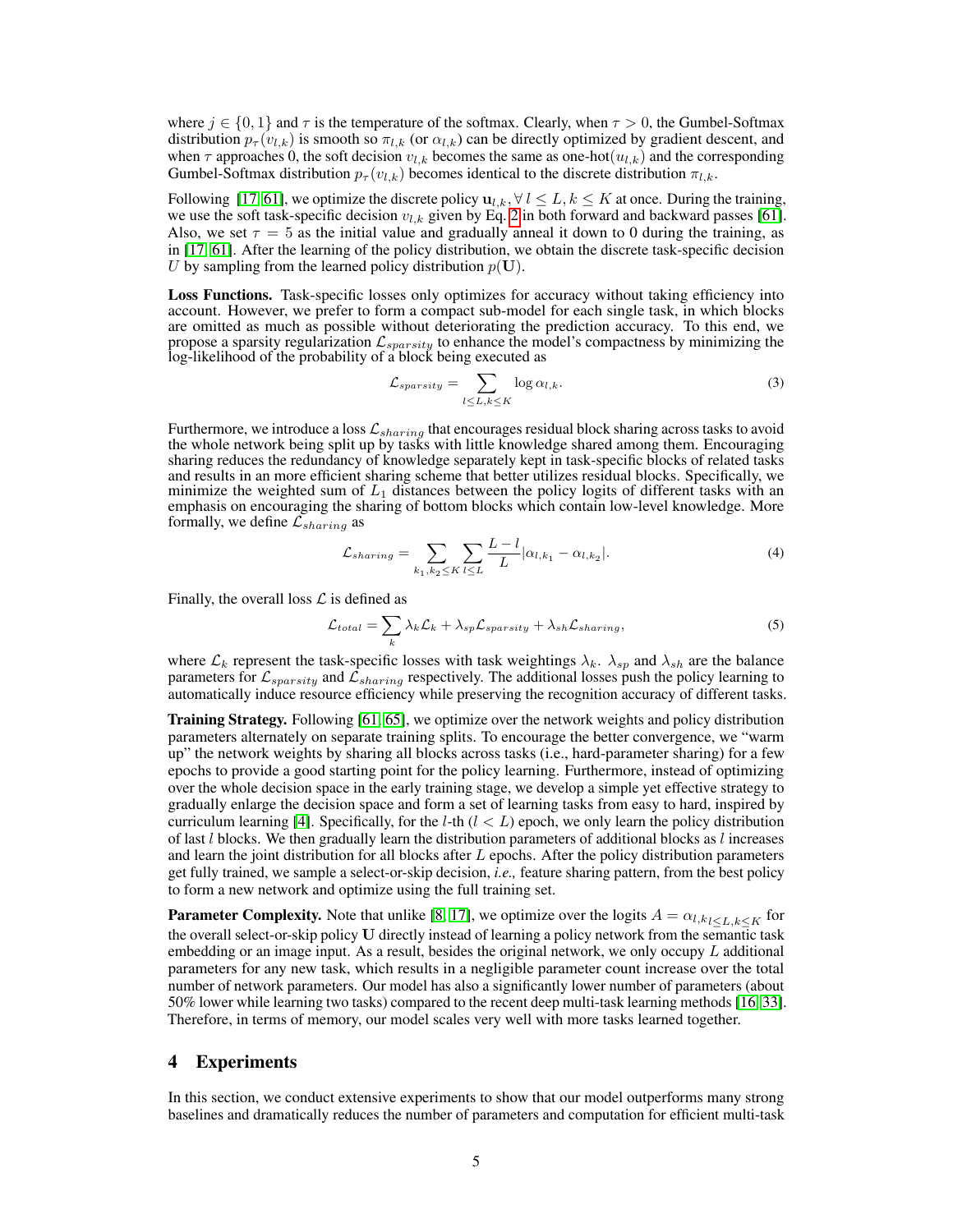<span id="page-5-0"></span>Table 1: NYU v2 2-Task Learning. *AdaShare* achieves the best performance (bold) on 4 out of 7 metrics and second best (underlined) on 1 metric across Semantic Segmentation and Surface Normal Prediction using less than 1/2 parameters of most baselines.  $\mathcal{T}_1$ : Semantic Segmentation;  $\mathcal{T}_2$ : Surface Normal Prediction.

| # Params     |                   | $\mathcal{T}_1$ : Semantic Seg. |       | $\mathcal{T}_2$ : Surface Normal Prediction |      |                    |                 |                   |            |                                   |                     |
|--------------|-------------------|---------------------------------|-------|---------------------------------------------|------|--------------------|-----------------|-------------------|------------|-----------------------------------|---------------------|
| Model        | $(\%) \downarrow$ | mIoU $\uparrow$                 | Pixel | $\Delta_{\mathcal{T}_1} \uparrow$           |      | Error $\downarrow$ | $\Delta\theta.$ | within $\uparrow$ |            | $\Delta_{\mathcal{T}_2} \uparrow$ | $\Delta_T \uparrow$ |
|              |                   |                                 | Acc ↑ |                                             | Mean | Median             | $11.25^\circ$   | $22.5^\circ$      | $30^\circ$ |                                   |                     |
| Single-Task  | 0.0               | 27.8                            | 58.5  | 0.0                                         | 17.3 | 14.4               | 37.2            | 73.7              | 85.1       | 0.0                               | 0.0                 |
| Multi-Task   | $-50.0$           | 22.6                            | 55.0  | $-12.3$                                     | 16.9 | 13.7               | 41.0            | 73.1              | 84.3       | $+3.1$                            | $-4.6$              |
| Cross-Stitch | 0.0               | 25.3                            | 57.4  | $-5.4$                                      | 16.6 | 13.2               | 43.7            | 72.4              | 83.8       | $+5.3$                            | $-0.1$              |
| Sluice       | 0.0               | 26.6                            | 59.1  | $-1.6$                                      | 16.6 | 13.0               | 44.1            | 73.0              | 83.9       | $+6.0$                            | $+2.2$              |
| NDDR-CNN     | $+6.5$            | 28.2                            | 60.1  | 2.1<br>$+$                                  | 16.8 | 13.5               | 42.8            | 72.1              | 83.7       | $+4.1$                            | $+3.1$              |
| <b>MTAN</b>  | $+23.5$           | 29.5                            | 60.8  | $+ 5.0$                                     | 16.5 | 13.2               | 44.1            | 72.8              | 83.7       | $+5.7$                            | $+5.4$              |
| <b>DEN</b>   | $-39.0$           | 26.3                            | 58.8  | 2.4<br>æ.                                   | 17.0 | 14.3               | 39.5            | 72.2              | 84.7       | $-1.2$                            | $-0.6$              |
| AdaShare     | $-50.0$           | 29.6                            | 61.3  | 5.6<br>$+$                                  | 16.6 | 12.9               | 45.0            | 72.1              | 83.2       | $+6.2$                            | $+5.9$              |

learning (Tables [1-](#page-5-0)[4\)](#page-6-0). Interestingly, we discover that unlike hard-parameter sharing models, our learned policy often prefers to have task-specific blocks in ResNet's conv3\_x layers rather than the last few layers (Figure [3:](#page-7-0) (a)). Moreover, we also show that reasonable task correlation can be obtained from our learned task-specific policy logits (Figure [3:](#page-7-0) (b), Figure [4\)](#page-7-1).

Datasets and Tasks. We evaluate the performance of our approach using several standard datasets, namely NYU v2 [\[40\]](#page-11-7) (used for joint Semantic Segmentation and Surface Normal Prediction as in [\[39,](#page-11-1) [16\]](#page-10-5), as well as these two tasks together with Depth Prediction as in [\[33\]](#page-11-3)), CityScapes [\[11\]](#page-10-8), considering joint Semantic Segmentation [\[9,](#page-9-8) [55,](#page-12-17) [20,](#page-10-14) [19\]](#page-10-15) and Depth Prediction as in [\[33\]](#page-11-3), and Tiny-Taskonomy [\[68\]](#page-12-3), with 5 sampled representative tasks (Semantic Segmentation, Surface Normal Prediction, Depth Prediction, Keypoint Detection and Edge Detection) as in [\[52\]](#page-12-1). We also test *AdaShare* via performing the same task in different data domains such as image classification on 6 domains in **DomainNet** [\[42\]](#page-11-8) and text classification on 10 publicly available datasets from [\[8\]](#page-9-4). More details on the datasets and tasks are included in the supplementary material.

Baselines. We compare our approach with following baselines. First, we consider a Single-Task baseline, where we train each task separately using a task-specific backbone and a task-specific head for each task. Second, we use a popular **Multi-Task** baseline, in which all tasks share the backbone network but have separate task-specific heads at the end. Finally, we compare our method with state-of-the-art multi-task learning approaches, including Cross-Stitch Networks [\[39\]](#page-11-1) (CVPR'16), Sluice Networks [\[48\]](#page-11-2) (AAAI'19), and NDDR-CNN [\[16\]](#page-10-5) (CVPR'19), which adopt several feature fusion layers between task-specific backbones, MTAN [\[33\]](#page-11-3) (CVPR'19), which introduces taskspecific attention modules over the shared backbone, as well as **, which uses an** additional network to learn channel-wise policy for each task with RL. We use the same backbone and task-specific heads for all methods (including our proposed approach) for a fair comparison.

Evaluation Metrics. In both NYU v2 and CityScapes, Semantic Segmentation is evaluated via mean Intersection over Union (mIoU) and Pixel Accuracy (Pixel Acc). For Surface Normal Prediction, we use mean and median angle distances between the prediction and ground truth of all pixels (the lower the better). We also compute the percentage of pixels whose prediction is within the angles of 11.25°, 22.5° and 30° to the ground truth [\[13\]](#page-10-16) (the higher the better). For Depth Prediction, we compute absolute and relative errors as the evaluation metrics (the lower the better) and measure the relative difference between the prediction and ground truth via the percentage of  $\delta = \max\{\frac{y_{pred}}{y}$  $\frac{y_{gt}}{y_{gt}}$ ,  $\frac{y_{gt}}{y_{pre}}$  $\frac{y_{gt}}{y_{pred}}\}$ within threshold  $1.25, 1.25^2$  and  $1.25^3$  [\[14\]](#page-10-17) (the higher the better). In Tiny-Taskonomy, we compute the task-specific loss on test images as the performance measurement for a given task, as in [\[68,](#page-12-3) [52\]](#page-12-1). For image classification and text recognition, we report classification accuracy for each domain/dataset. Instead of reporting the absolute task performance with multiple metrics for each task  $\mathcal{T}_i$ , we follow [\[37\]](#page-11-13) and report a single relative performance  $\Delta_{\mathcal{T}_i}$  with respect to the **Single-Task** baseline to clearly show the positive/negative transfer in different baselines:

$$
\Delta_{\mathcal{T}_{i}} = \frac{1}{|M|} \sum_{j=0}^{|M|} (-1)^{l_{j}} (M_{\mathcal{T}_{i},j} - M_{STL,j}) / M_{STL,j} * 100\%,\tag{6}
$$

where  $l_j = 1$  if a lower value represents better for the metric  $M_j$  and 0 otherwise. Finally, we average over all tasks to get overall performance  $\Delta_T = \frac{1}{|T|} \sum_{i=1}^K \Delta_{\mathcal{T}_i}$ .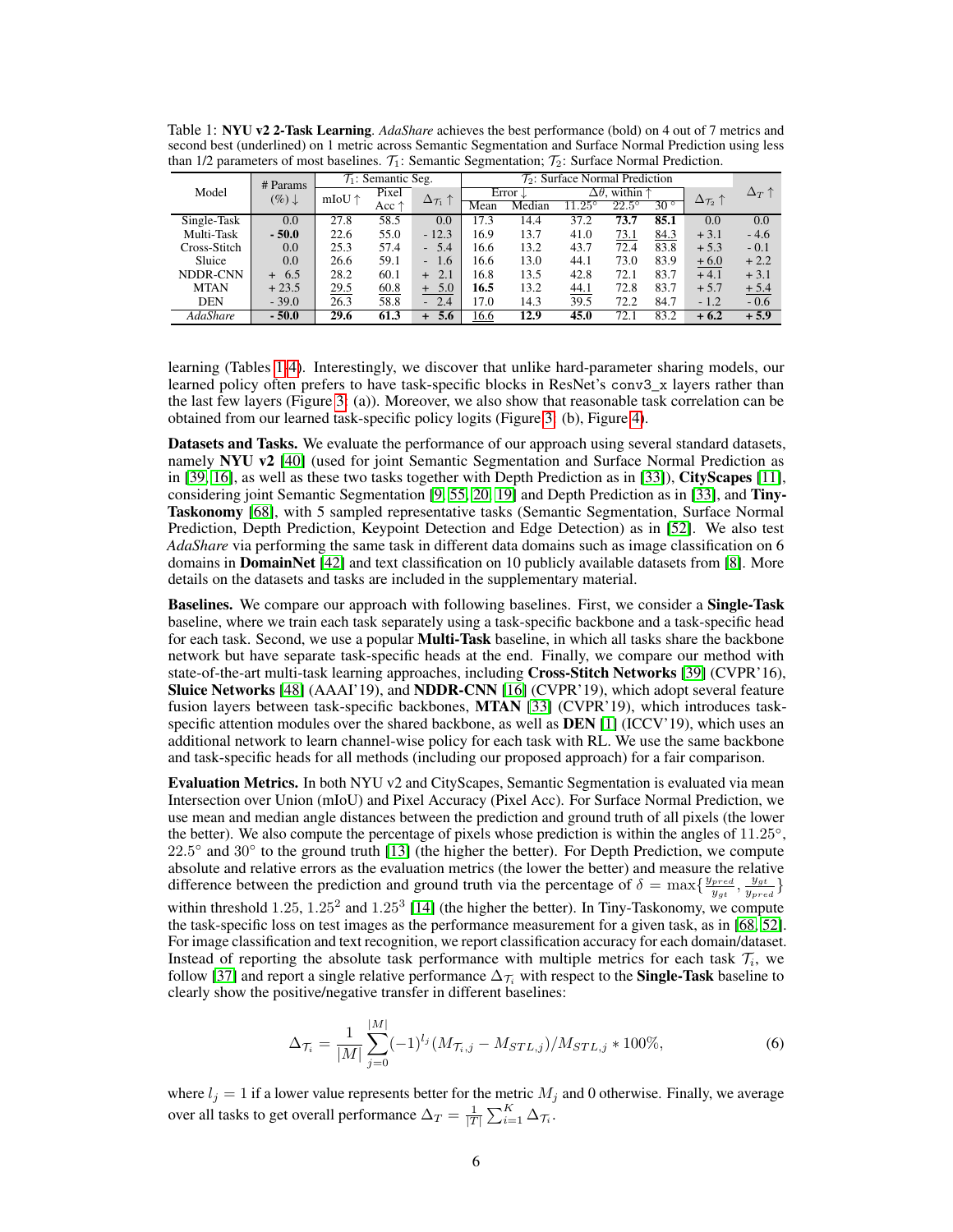<span id="page-6-1"></span>Table 2: CityScapes 2-Task Learning.  $\mathcal{T}_1$ : Semantic Segmentation,  $\mathcal{T}_2$ : Depth Prediction

| ----------, , <u>,</u> . – - <b>.</b> |                       |                          |                                   |            |  |  |
|---------------------------------------|-----------------------|--------------------------|-----------------------------------|------------|--|--|
| Models                                | # Params $\downarrow$ | $\Delta_{\mathcal{T}_1}$ | $\Delta_{\mathcal{T}_2} \uparrow$ | $\Delta_T$ |  |  |
| Multi-Task                            | $-50.0$               | $-3.7$                   | $-0.5$                            | $-2.1$     |  |  |
| Cross-Stitch                          |                       | $-0.1$                   | $+5.8$                            | $+2.8$     |  |  |
| Sluice                                |                       | $-0.8$                   | $+4.0$                            | $+1.6$     |  |  |
| NDDR-CNN                              | $+3.5$                | $+1.3$                   | $+3.3$                            | $+2.3$     |  |  |
| <b>MTAN</b>                           | $-20.5$               | $+0.5$                   | $+4.8$                            | $+2.7$     |  |  |
| <b>DEN</b>                            | $-44.0$               | $-3.1$                   | $-1.6$                            | $-2.4$     |  |  |
| <b>AdaShare</b>                       | $-50.0$               | $+1.8$                   | $+3.8$                            | $+2.8$     |  |  |

| Table 3: NYU v2 3-Task Learning. $\mathcal{T}_1$ : Semantic Seg-                 |
|----------------------------------------------------------------------------------|
| mentation, $\mathcal{T}_2$ : Surface Normal Pred., $\mathcal{T}_3$ : Depth Pred. |

| Models          | # Params $\downarrow$ | $\Delta \tau$ | $\Delta_{\mathcal{T}_2}$ | $\Delta_{\mathcal{T}_3}$ | $\Delta_T$ |
|-----------------|-----------------------|---------------|--------------------------|--------------------------|------------|
| Multi-Task      | $-66.7$               | $-7.6$        | $+7.5$                   | $+5.2$                   | $+1.7$     |
| Cross-Stitch    | 0.0                   | $-4.9$        | $+4.2$                   | $+4.7$                   | $+1.3$     |
| Sluice          | 0.0                   | $-8.4$        | $+2.9$                   | 4.1                      | $-0.5$     |
| NDDR-CNN        | $+5.0$                | $-15.0$       | $+2.9$                   | $-3.5$                   | $-5.2$     |
| <b>MTAN</b>     | $+3.7$                | $-4.2$        | $+8.7$                   | $+3.8$                   | $+2.7$     |
| <b>DEN</b>      | $-62.7$               | $-9.9$        | $+1.7$                   | $-35.2$                  | $-14.5$    |
| <b>AdaShare</b> | -66.7                 | $+8.8$        | $+7.9$                   | $+10.1$                  | $+8.9$     |

Single-Task. Seg - mIoU: 40.2, PAcc: 74,7; Depth - Abs.: 0.017, Rel.: 0.33,  $\delta < 1.25, 1.25^2, 1.25^3$ : 70.3, 86.3, 93.3. Single-Task. Seg - mIoU: 27.5, PAcc: 58.9; SN Mean: 17.5, Median: 15.2,  $\Delta \theta$  < 11.25°, 22.5°, 30°: 34.9, 73.3, 85.7; Depth - Abs.: 0.62, Rel.: 0.25,  $\delta$  < 1.25, 1.25<sup>2</sup>, 1.25<sup>3</sup>: 57.9, 85.8, 95.

<span id="page-6-0"></span>Table 4: Tiny-Taskonomy 5-Task Learning.  $\mathcal{T}_1$ : Semantic Segmentation,  $\mathcal{T}_2$ : Surface Normal Prediction,  $\mathcal{T}_3$ : Depth Prediction,  $\mathcal{T}_4$ : Keypoint Estimation,  $\mathcal{T}_5$ : Edge Estimation.

| Models       | # Params $\downarrow$ |         | $\Delta_{\mathcal{T}_2}$ | $\Delta_{\mathcal{T}_3}$ | $\Delta\tau_{\scriptscriptstyle{A}}$ | $\Delta_{\mathcal{T}_5}$ | $\Delta_T$ |
|--------------|-----------------------|---------|--------------------------|--------------------------|--------------------------------------|--------------------------|------------|
| Multi-Task   | $-80.0$               | $-3.7$  | - 1.6                    | - 4.5                    | 0.0                                  | $+4.2$                   | - 1.1      |
| Cross-Stitch | 0.0                   | $+0.9$  | $-4.0$                   | 0.0                      | $-1.0$                               | $-2.4$                   | $-1.3$     |
| Sluice       | 0.0                   | $-3.7$  | $-1.7$                   | $-9.1$                   | $+0.5$                               | $+2.4$                   | $-2.3$     |
| NDDR-CNN     | $+8.2$                | $-4.2$  | $-1.0$                   | - 4.5                    | $+2.0$                               | $+4.2$                   | $-0.7$     |
| <b>MTAN</b>  | $-9.8$                | $-8.0$  | $-2.8$                   | - 4.5                    | 0.0                                  | $+2.8$                   | $-2.5$     |
| <b>DEN</b>   | $-77.6$               | $-28.2$ | $-3.0$                   | $-22.7$                  | $+2.5$                               | $+4.2$                   | $-9.4$     |
| AdaShare     | $-80.0$               | $+2.3$  | - 0.7                    | - 4.5                    | $+3.0$                               | $+5.7$                   | $+1.1$     |

Single-Task Learning: Seg: 0.575; SN: 0.707; Depth: 0.022; Keypoint: 0.197; Edge: 0.212

Experimental Settings. We use Deeplab-ResNet [\[9\]](#page-9-8) with atrous convolution, a popular architecture for pixel-wise prediction tasks, as our backbone and the ASPP [\[9\]](#page-9-8) architecture as task-specific heads. We adopt ResNet-34 (16 blocks) for most scenarios, and use ResNet-18 (8 blocks) for the simple 2-task scenario on the NYU v2 Dataset. For DomainNet, we use the original ResNet-34 as backbone and adopt VD-CNN [\[10\]](#page-9-9) for text classification. Following [\[61\]](#page-12-11), we use Adam [\[28\]](#page-10-18) to update the policy distribution parameters and SGD to update the network parameters. At the end of the policy training, we sample select-or-skip decisions from the policy distribution to be trained from scratch. Specifically, we sample 8 different network architectures from the learned policy and report the best re-train performance as our result. We use cross-entropy loss for Semantic Segmentation as well as classification tasks, and the inverse of cosine similarity between the normalized prediction and ground truth for Surface Normal Prediction. L1 loss is used for all other tasks. Pre-training depends on tasks and we observe that it improves the overall performance of *AdaShare* by 11.3% in NYUv2 3-Task learning. However, to get rid of the unfairness brought by different pretrained model, we start from scratch for a fair comparison among different methods in all our experiments.

Quantitative Results. Table [1-](#page-5-0)[4](#page-6-0) show the task performance in four different learning scenarios, namely NYU-v2 2-Task Learning, CityScapes 2-Task Learning, NYU-v2 3-Task Learning and Tiny-Taskonomy 5-Task Learning. We report all metrics and the relative performance of two tasks in NYU-v2 2-Task Learning (see Table [1\)](#page-5-0) and report all metrics of Single-Task Baseline and the relative performance of other methods due to the limited space in other cases (see Table [2-](#page-6-1)[4\)](#page-6-0). We recommend readers to refer to supplementary material for the full comparison of all metrics.

In NYU v2 2-Task Learning, *AdaShare* outperforms all the baselines on 4 metrics out of 7 and achieves the second best on 1 metric (see Table [1\)](#page-5-0). Compared to Single-task, Cross-Stitch, Sluice, and NDDR-CNN, which use separate backbones for each task, our approach obtains superior task performance with less than half of the number of parameters. Moreover, *AdaShare* also outperforms the vanilla Multi-Task baseline and DEN [\[1\]](#page-9-2), the most competitive approaches in terms of number of parameters, showing that it is able to pick an optimal combination of shared and task-specific knowledge with the same number of network parameters without using any additional policy network.

Similarly, for other learning scenarios (Table [2](#page-6-1)[-4\)](#page-6-0), *AdaShare* significantly outperforms all the baselines on overall relative performance while saving at least 50%, up to 80%, of parameters compared to most of the baselines. *AdaShare* also outperforms the Multi-Task baseline and DEN with similar parameter usage. Specifically, for Semantic Segmentation in NYU-v2 3-Task Learning, we observe that the performance of all the baselines are worse than the Single-Task baseline, showing that knowledge from Surface Normal Prediction and Depth Prediction should be carefully selected in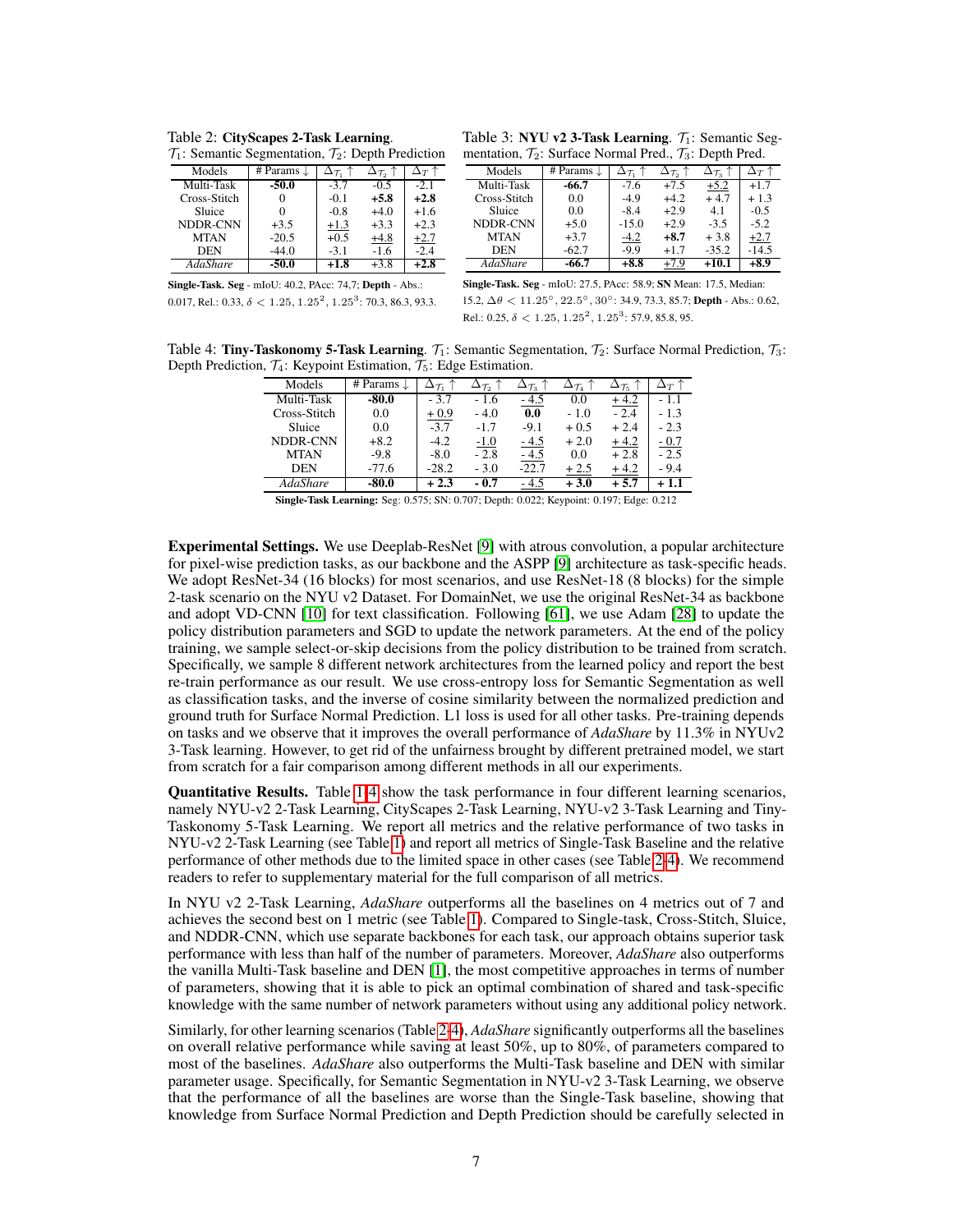<span id="page-7-0"></span>

Figure 3: Policy Visualization and Task Correlation. (a) We visualize the learned policy logits A in Tiny-Taskonomy 5-Task learning. The darkness of a block represents the probability of that block selected for the given task. We also provide the select-and-skip decision U from our *AdaShare*. In (b), we provide the task correlation, i.e. the cosine similarity between task-specific dataset. Two 3D tasks (Surface Normal Prediction and Depth Prediction) are more correlated and so as two 2D tasks (Keypoint Detection and Edge Detection).

order to improve the performance of Semantic Segmentation. In contrast, our approach is still able to improve the segmentation performance instead of suffering from the negative interference by the other two tasks. The same reduction in negative transfer is also observed in Surface Normal Prediction in Tiny-Taskonomy 5-Task Learning. However, our proposed approach *AdaShare* still performs the best using less than 1/5 parameters of most of the baselines (Table [4\)](#page-6-0).

Moreover, our proposed *AdaShare* also achieves better overall performance across the same task on different domains. For image classification on DomainNet [\[42\]](#page-11-8), *AdaShare* improves average accuracy over Multi-Task baseline on 6 different visual domains by 4.6% (62.2% vs. 57.6%), with the maximum 16% improvement in *quickdraw* domain. For text classification task, *AdaShare* outperforms the Multi-Task baseline by 7.2% (76.1% vs. 68.9%) in average over 10 different NLP datasets [\[8\]](#page-9-4) and maximally improves 27.8% in *sogou\_news* dataset.

Policy Visualization and Task Correlation. In Figure [3:](#page-7-0) (a), we visualize our learned policy distributions (via logits) and the feature sharing policy in Tiny-Taskonomy 5-Task Learning (more visualizations are included in supplementary material). We also adopt the cosine similarity between task-specific policy logits as an effective representation of task correlations (Figure [3:](#page-7-0) (b), Figure [4\)](#page-7-1). We have the following key observations. (a) The execution probability of each block for task  $k$  shows that not all blocks contribute to the task equally and it allows *AdaShare* to mediate among tasks and decide task-specific blocks adaptive to the given task set. (b) Our learned policy prefers to have more blocks shared only among a sub-group of tasks in ResNet's conv3\_x layers, where middle/high-level features, which are more task specific, are starting to get captured. By having blocks shared by a sub-group of tasks, *AdaShare* encourages the positive transfer and relieves the effect of negative transfer, resulting in better overall performance. (c) We clearly observe that Surface Normal Prediction and Depth Prediction, two different 3D tasks, are more correlated, and that Keypoint prediction and Edge detection,

<span id="page-7-1"></span>

Figure 4: Task Correlation in DomainNet. Similar tasks are more correlated, such as *real* is closer to *painting* than *quickdraw*.

two different 2D tasks are more correlated (see Figure [3:](#page-7-0) (b)). Similarly, Figure [4](#page-7-1) shows that the domain *real* is closer to *painting* than *quickdraw* in DomainNet. Both results follow the intuition that similar tasks should have similar execution distribution to share knowledge. Note that the cosine similarity purely measures the correlation between the normalized execution probabilities of different tasks, which is not influenced by the different optimization uncertainty of different tasks.

Computation Cost (FLOPs). *AdaShare* requires much less computation (FLOPs) as compared to existing MTL methods. E.g., in Cityscapes 2-task, Cross-stitch/Sluice, NDDR, MTAN, DEN, and AdaShare use 37.06G, 38.32G, 44.31G, 39.18G and 33.35G FLOPs and in NYU v2 3-task, they use 55.59G, 57.21G, 58.43G, 57.71G and 50.13G FLOPs, respectively. Overall, *AdaShare* offers on average about 7.67%-18.71% computational savings compared to state-of-the-art methods over all the tasks while achieving better recognition accuracy with about 50%-80% less parameters.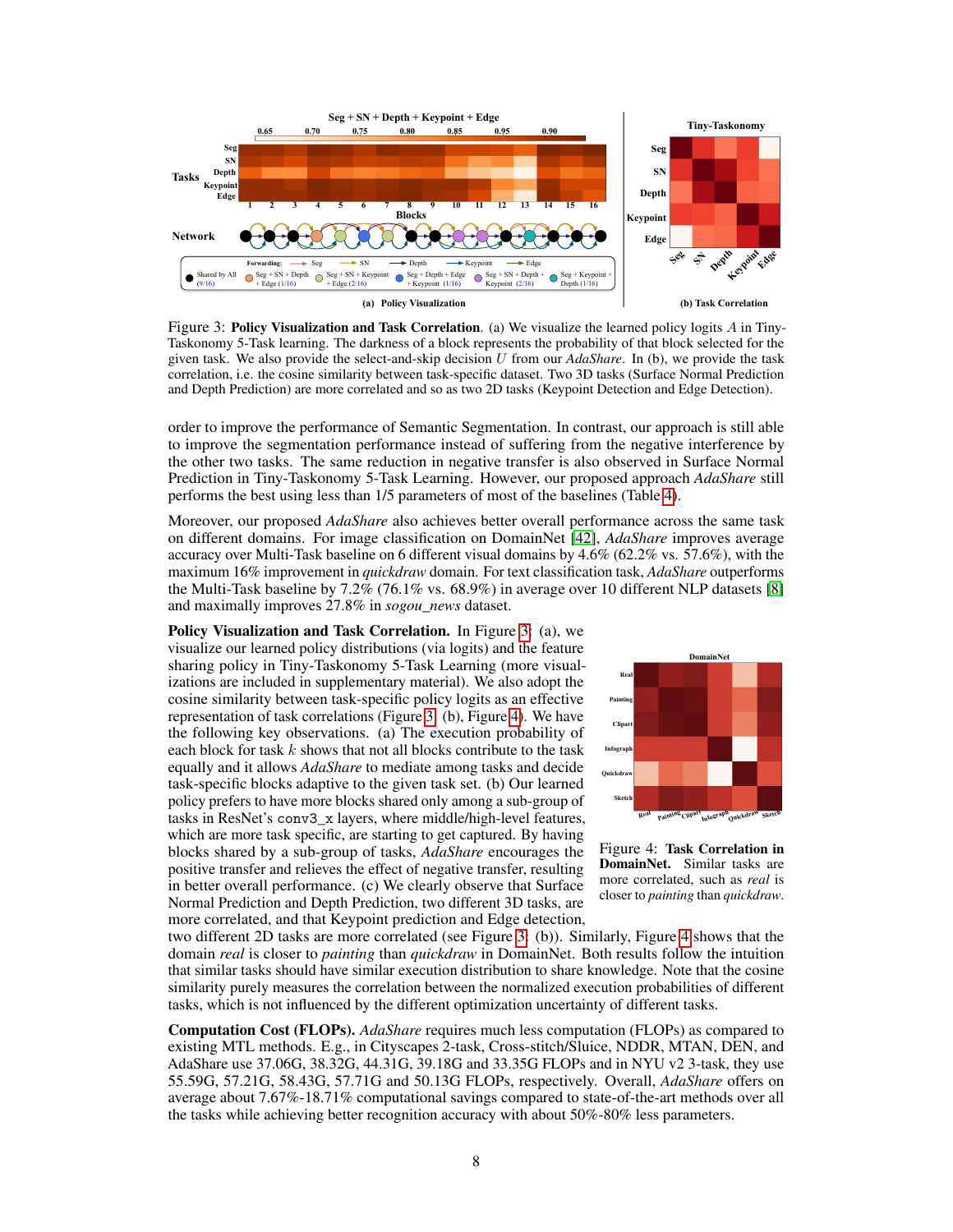Ablation Studies. We present four groups of ablation studies in NYU-v2 3-Task learning to test our learned policy, the effectiveness of different training losses and optimization method (Table [5\)](#page-8-0).

Comparison with Stochastic Depth. Stochastic Depth [\[22\]](#page-10-19) randomly drops blocks as a regularization during the training and uses the full model in the inference. We compare *AdaShare* with Stochastic Depth in our multi-task setting and observe that *AdaShare* gains more improvement (overall 5.8% improvement in Table [5\)](#page-8-0), which distinguishes *AdaShare* from a regularization technique.

Comparison with Random Policy. We perform two different experiments such as 'Random #1' experiment, where we keep the same number of skipped blocks in total for all tasks and randomize their locations and 'Random #2, where we further force the same number of skipped blocks per task as *AdaShare*. We report the best performance among eight samples in each experiment. In Table [5,](#page-8-0) both random experiments improve the performance of Multi-Task baseline by incorporating shared and task-specific blocks in the model. Also, Random #2 works better than Random #1, which reveals that the number of blocks assigned to each task actually matters and our method makes a good prediction of it. Our model still outperforms Random #2, demonstrating that *AdaShare* correctly predicts the location of those skipped blocks, which forms the final sharing pattern in our approach.

Ablation on Training Losses and Strategies.

We perform experiments to show the effectiveness of curriculum learning, sparsity regularization  $\mathcal{L}_{sparsity}$  and the sharing loss  $\mathcal{L}_{sharing}$  in our model. With all the components working, our approach works the best in all three tasks (see Table [5\)](#page-8-0), indicating that three components benefit the policy learning.

Comparison with Instance-specific Policy. We employ the same policy network [\[1\]](#page-9-2) to compute the select-and-skip decision per test image for each task [\[58,](#page-12-13) [62\]](#page-12-2). *AdaShare*, with task-specific policy, outperforms the instancespecific policy (in Table [5\)](#page-8-0), as the discrepancy

<span id="page-8-0"></span>

| Table 5: Ablation Study on NYU v2 3-Task Learn-                                       |  |
|---------------------------------------------------------------------------------------|--|
| <b>ing.</b> $\mathcal{T}_1$ : Semantic Segmentation, $\mathcal{T}_2$ : Surface Normal |  |
| Prediction, $\mathcal{T}_3$ : Depth Prediction.                                       |  |

| Models                        | $\Delta_{\mathcal{T}_1}$ 1 | $\Delta_{\mathcal{T}_2}$ 1 | $\Delta_{\mathcal{T}_2}$ 1 | $\Delta_T$ 1 |
|-------------------------------|----------------------------|----------------------------|----------------------------|--------------|
| <b>Stochastic Depth</b>       | $-2.4$                     | $+7.5$                     | $+4.0$                     | $+3.1$       |
| Random #1                     | $-2.3$                     | $+5.4$                     | $-0.8$                     | $+1.3$       |
| Random #2                     | $+3.3$                     | $+8.4$                     | $+8.1$                     | $+6.6$       |
| w/o curriculum                | $+2.1$                     | $+7.4$                     | $+7.2$                     | $+5.6$       |
| w/o $\mathcal{L}_{sparsity}$  | $-4.2$                     | $+4.8$                     | $+1.6$                     | $+0.7$       |
| $W/O$ $\mathcal{L}_{sharing}$ | $-0.9$                     | $+9.0$                     | $+8.5$                     | $+5.6$       |
| AdaShare-Instance             | $-3.7$                     | $+5.3$                     | $-22.3$                    | $-6.9$       |
| AdaShare-RL                   | $-2.8$                     | 0.0                        | $-8.2$                     | $-3.7$       |
| AdaShare                      | $+8.8$                     | $+7.9$                     | $+10.1$                    | +8.9         |

among tasks dominates over the discrepancy among samples in multi-task learning. Instance-specific methods often introduce extra optimization difficulty and result in worse convergence.

Comparison with AdaShare-RL. We replace Gumbel-Softmax Sampling with REINFORCE to optimize the select-or-skip policy while other parts are unchanged. Table [5](#page-8-0) shows *AdaShare* is better than AdaShare-RL in each task and overall performance, in line with the comparison in [\[63\]](#page-12-18).

Extension to other Architectures. We implement *AdaShare* using Wide ResNets (WRN) [\[67\]](#page-12-19) and MobileNet-v2 [\[50\]](#page-11-20) in addition to ResNets. *AdaShare* outperforms the Multi-Task baseline by 5.8% and 3.2% using WRN and MobileNet respectively in NYU-v2 2-Task (Table [6\)](#page-8-1). We also observe a similar trend on CityScapes 2-Task learning. This shows effectiveness of our proposed approach across different network architectures.

<span id="page-8-1"></span>Table 6: Different Network Architectures on NYU v2 2-Task Learning.  $\mathcal{T}_1$ : Semantic Segmentation,  $\mathcal{T}_2$ : Surface Normal Prediction.

| Models     | $\Delta\tau$ , 1 | $\Delta_{\mathcal{T}_2} \uparrow$ | $\Delta_T$ 1 |  |  |  |  |
|------------|------------------|-----------------------------------|--------------|--|--|--|--|
|            | WRN              |                                   |              |  |  |  |  |
| Multi-Task | $-0.35$          | 9.63                              | 4.64         |  |  |  |  |
| AdaShare   | 9.36             | 11.53                             | 10.44        |  |  |  |  |
|            | MobileNet-v2     |                                   |              |  |  |  |  |
| Multi-Task | 0.18             | 8.02                              | 4.10         |  |  |  |  |
| AdaShare   | 4 16             | 10.61                             | 7.39         |  |  |  |  |

# 5 Conclusion

In this paper, we present a novel approach for adaptively determining the feature sharing strategy across multiple tasks in deep multi-task learning. We learn the feature sharing policy and network weights jointly using standard back-propagation without adding any significant number of parameters. We also introduce two resource-aware regularizations for learning a compact multi-task network with much fewer parameters while achieving the best overall performance across multiple tasks. We show the effectiveness of our proposed approach on five standard datasets, outperforming several competing methods. Moving forward, we would like to explore *AdaShare* using a much higher task-to-layer ratio, which may require increase in network capacity to superimpose all the tasks into a single multi-task network. Moreover, we will extend *AdaShare* for finding a fine-grained channel sharing pattern instead of layer-wise policy across tasks, for more efficient deep multi-task learning.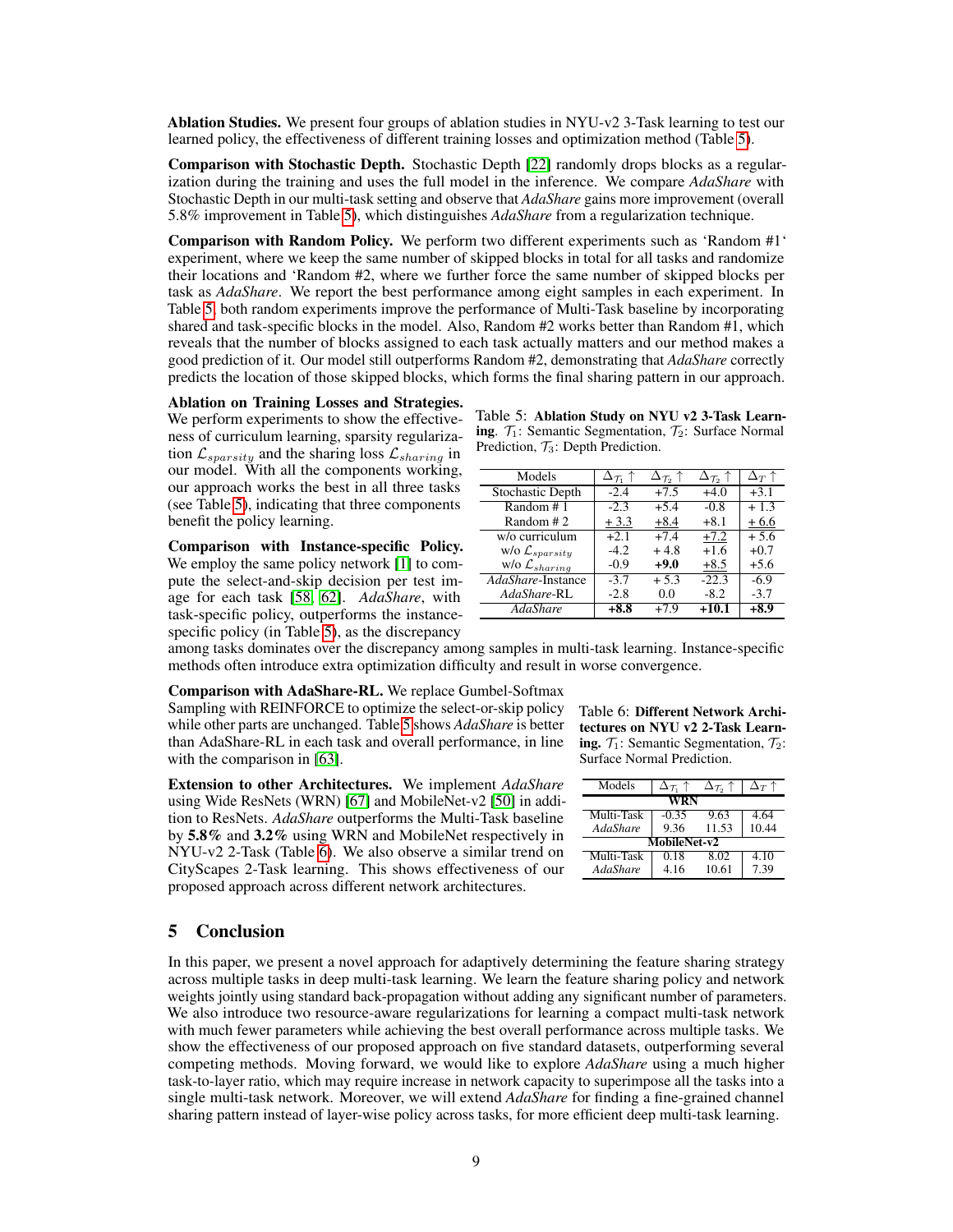### Broader Impact

Our research improves the capacity of deep neural networks to solve many tasks at once in a more efficient manner. It enables the use of smaller networks to support more tasks, while performing knowledge transfer between related tasks to improve their accuracy. For example, we showed that our proposed approach can solve five computer vision tasks (semantic segmentation, surface normal prediction, depth prediction, keypoint detection and edge estimation) with 80% fewer parameters while achieving the same performance as the standard approach.

Our approach can thus have a positive impact on applications that require multiple tasks such as computer vision for robotics. Potential applications could be in assistive robots, autonomous navigation, robotic picking and packaging, rescue and emergency robotics and AR/VR systems. Our research can reduce the memory and power consumption of such systems and enable them to be deployed for longer periods of time and become smaller and more agile. The lessened power consumption could have a high impact on the environment as AI systems become more prevalent.

Negative impacts of our research are difficult to predict, however, it shares many of the pitfalls associated with deep learning models. These include susceptibility to adversarial attacks and data poisoning, dataset bias, and lack of interpretablity. Other risks associated with deployment of computer vision systems include privacy violations when images are captured without consent, or used to track individuals for profit, or increased automation resulting in job losses. While we believe that these issues should be mitigated, they are beyond the scope of this paper. Furthermore, we should be cautious of the result of failure of the system which could impact the performance/user experience of the high-level AI systems relied on our research.

## Acknowledgement

This work is supported by DARPA Contract No. FA8750-19-C-1001, NSF and IBM. It reflects the opinions and conclusions of its authors, but not necessarily the funding agents.

#### References

- <span id="page-9-2"></span>[1] Chanho Ahn, Eunwoo Kim, and Songhwai Oh. Deep elastic networks with model selection for multi-task learning. In *Proceedings of the IEEE International Conference on Computer Vision*, 2019.
- <span id="page-9-6"></span>[2] Emmanuel Bengio, Pierre-Luc Bacon, Joelle Pineau, and Doina Precup. Conditional computation in neural networks for faster models. *arXiv preprint arXiv:1511.06297*, 2015.
- <span id="page-9-7"></span>[3] Yoshua Bengio, Nicholas Léonard, and Aaron Courville. Estimating or propagating gradients through stochastic neurons for conditional computation. *arXiv preprint arXiv:1308.3432*, 2013.
- <span id="page-9-3"></span>[4] Yoshua Bengio, Jérôme Louradour, Ronan Collobert, and Jason Weston. Curriculum learning. In *Proceedings of the 26th annual international conference on machine learning*, 2009.
- <span id="page-9-1"></span>[5] Hakan Bilen and Andrea Vedaldi. Integrated perception with recurrent multi-task neural networks. In *Advances in neural information processing systems*, 2016.
- <span id="page-9-5"></span>[6] Felix JS Bragman, Ryutaro Tanno, Sebastien Ourselin, Daniel C Alexander, and Jorge Cardoso. Stochastic filter groups for multi-task cnns: Learning specialist and generalist convolution kernels. In *Proceedings of the IEEE International Conference on Computer Vision*, 2019.
- <span id="page-9-0"></span>[7] R. Caruana. Multi-task learning. *Machine Learning Journal*, 1997.
- <span id="page-9-4"></span>[8] Junkun Chen, Kaiyu Chen, Xinchi Chen, Xipeng Qiu, and Xuanjing Huang. Exploring shared structures and hierarchies for multiple nlp tasks. *arXiv preprint arXiv:1808.07658*, 2018.
- <span id="page-9-8"></span>[9] Liang-Chieh Chen, George Papandreou, Iasonas Kokkinos, Kevin Murphy, and Alan L Yuille. Deeplab: Semantic image segmentation with deep convolutional nets, atrous convolution, and fully connected crfs. *IEEE transactions on pattern analysis and machine intelligence*, 2017.
- <span id="page-9-9"></span>[10] Alexis Conneau, Holger Schwenk, Loïc Barrault, and Yann Lecun. Very deep convolutional networks for text classification. In *European Chapter of the Association for Computational Linguistics EACL'17*, 2017.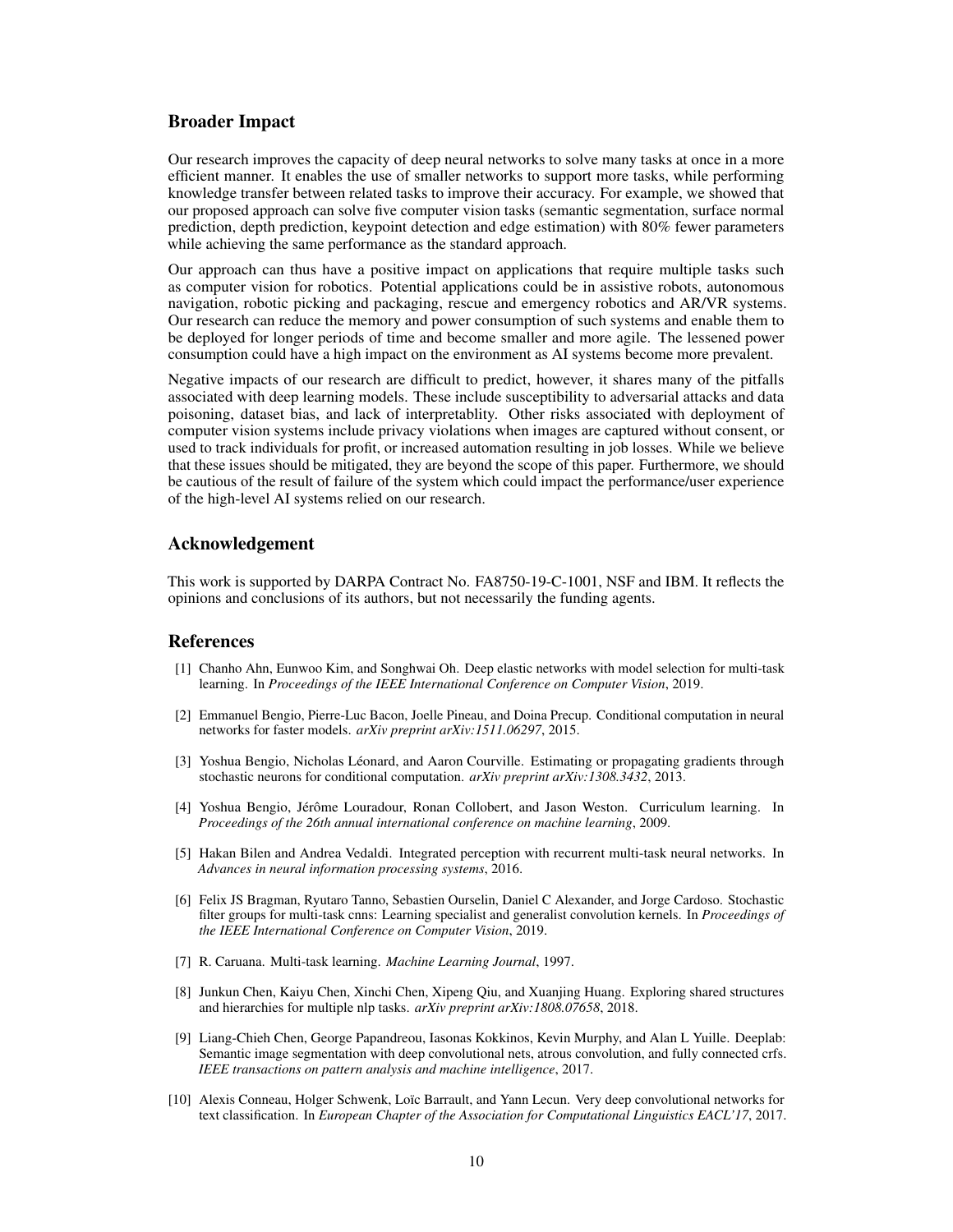- <span id="page-10-8"></span>[11] Marius Cordts, Mohamed Omran, Sebastian Ramos, Timo Rehfeld, Markus Enzweiler, Rodrigo Benenson, Uwe Franke, Stefan Roth, and Bernt Schiele. The cityscapes dataset for semantic urban scene understanding. In *Proceedings of the IEEE conference on computer vision and pattern recognition*, 2016.
- <span id="page-10-3"></span>[12] Nikita Dvornik, Konstantin Shmelkov, Julien Mairal, and Cordelia Schmid. Blitznet: A real-time deep network for scene understanding. In *Proceedings of the IEEE international conference on computer vision*, 2017.
- <span id="page-10-16"></span>[13] David Eigen and Rob Fergus. Predicting depth, surface normals and semantic labels with a common multi-scale convolutional architecture. In *Proceedings of the IEEE international conference on computer vision*, 2015.
- <span id="page-10-17"></span>[14] David Eigen, Christian Puhrsch, and Rob Fergus. Depth map prediction from a single image using a multi-scale deep network. In *Advances in neural information processing systems*, 2014.
- <span id="page-10-11"></span>[15] Thomas Elsken, Jan Hendrik Metzen, and Frank Hutter. Neural architecture search: A survey. *Journal of Machine Learning Research*, 2019.
- <span id="page-10-5"></span>[16] Yuan Gao, Jiayi Ma, Mingbo Zhao, Wei Liu, and Alan L Yuille. Nddr-cnn: Layerwise feature fusing in multi-task cnns by neural discriminative dimensionality reduction. In *Proceedings of the IEEE Conference on Computer Vision and Pattern Recognition*, 2019.
- <span id="page-10-7"></span>[17] Yunhui Guo, Honghui Shi, Abhishek Kumar, Kristen Grauman, Tajana Rosing, and Rogerio Feris. Spottune: transfer learning through adaptive fine-tuning. In *Proceedings of the IEEE Conference on Computer Vision and Pattern Recognition*, 2019.
- <span id="page-10-12"></span>[18] Kaiming He, Xiangyu Zhang, Shaoqing Ren, and Jian Sun. Deep residual learning for image recognition. In *Proceedings of the IEEE conference on computer vision and pattern recognition*, 2016.
- <span id="page-10-15"></span>[19] Ping Hu, Fabian Caba, Oliver Wang, Zhe Lin, Stan Sclaroff, and Federico Perazzi. Temporally distributed networks for fast video semantic segmentation. In *Proceedings of the IEEE Conference on Computer Vision and Pattern Recognition*, 2020.
- <span id="page-10-14"></span>[20] Ping Hu, Federico Perazzi, Fabian Caba Heilbron, Oliver Wang, Zhe Lin, Kate Saenko, and Stan Sclaroff. Real-time semantic segmentation with fast attention. *arXiv preprint arXiv:2007.03815*, 2020.
- <span id="page-10-13"></span>[21] Gao Huang, Zhuang Liu, Laurens Van Der Maaten, and Kilian Q Weinberger. Densely connected convolutional networks. In *Proceedings of the IEEE conference on computer vision and pattern recognition*, 2017.
- <span id="page-10-19"></span>[22] Gao Huang, Yu Sun, Zhuang Liu, Daniel Sedra, and Kilian Q Weinberger. Deep networks with stochastic depth. In *European conference on computer vision*, 2016.
- <span id="page-10-0"></span>[23] Junshi Huang, Rogerio S Feris, Qiang Chen, and Shuicheng Yan. Cross-domain image retrieval with a dual attribute-aware ranking network. In *Proceedings of the IEEE international conference on computer vision*, 2015.
- <span id="page-10-10"></span>[24] Laurent Jacob, Jean-philippe Vert, and Francis R Bach. Clustered multi-task learning: A convex formulation. In *Advances in neural information processing systems*, 2009.
- <span id="page-10-6"></span>[25] Eric Jang, Shixiang Gu, and Ben Poole. Categorical reparameterization with gumbel-softmax. *arXiv preprint arXiv:1611.01144*, 2016.
- <span id="page-10-2"></span>[26] B. Jou and S. F. Chang. Deep cross residual learning for multi-task visual recognition. In *Proceedings of the 24th ACM international conference on Multimedia*, 2016.
- <span id="page-10-4"></span>[27] Zhuoliang Kang, Kristen Grauman, and Fei Sha. Learning with whom to share in multi-task feature learning. In *Proceedings of the International Conference on Machine Learning*, 2011.
- <span id="page-10-18"></span>[28] Diederik P Kingma and Jimmy Ba. Adam: A method for stochastic optimization. *arXiv preprint arXiv:1412.6980*, 2014.
- <span id="page-10-1"></span>[29] Iasonas Kokkinos. Ubernet: Training a universal convolutional neural network for low-, mid-, and highlevel vision using diverse datasets and limited memory. In *Proceedings of the IEEE conference on computer vision and pattern recognition*, 2017.
- <span id="page-10-9"></span>[30] A. Kumar and H. Daume III. Learning task grouping and overlap in multi-task. In *Proceedings of the International Conference on Machine Learning*, 2012.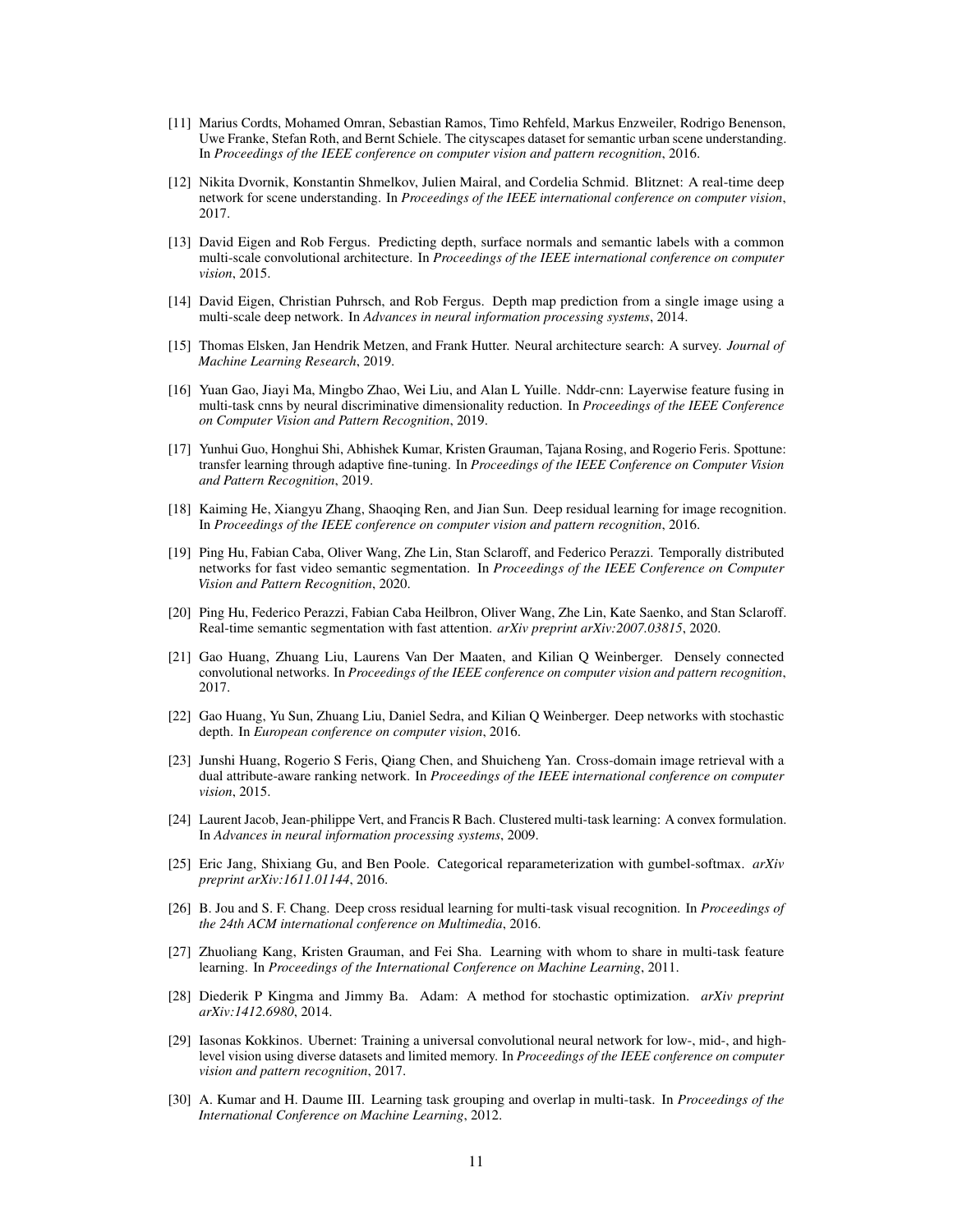- <span id="page-11-17"></span>[31] Jason Liang, Elliot Meyerson, and Risto Miikkulainen. Evolutionary architecture search for deep multitask networks. In *Proceedings of the Genetic and Evolutionary Computation Conference*, 2018.
- <span id="page-11-16"></span>[32] Hanxiao Liu, Karen Simonyan, and Yiming Yang. Darts: Differentiable architecture search. In *International Conference on Learning Representations*, 2019.
- <span id="page-11-3"></span>[33] Shikun Liu, Edward Johns, and Andrew J Davison. End-to-end multi-task learning with attention. In *Proceedings of the IEEE conference on computer vision and pattern recognition*, 2019.
- <span id="page-11-11"></span>[34] Yongxi Lu, Abhishek Kumar, Shuangfei Zhai, Yu Cheng, Tara Javidi, and Rogério Schmidt Feris. Fullyadaptive feature sharing in multi-task networks with applications in person attribute classification. In *Proceedings of the IEEE conference on computer vision and pattern recognition*, 2017.
- <span id="page-11-5"></span>[35] Chris J Maddison, Andriy Mnih, and Yee Whye Teh. The concrete distribution: A continuous relaxation of discrete random variables. *arXiv preprint arXiv:1611.00712*, 2016.
- <span id="page-11-19"></span>[36] Chris J Maddison, Daniel Tarlow, and Tom Minka. A\* sampling. In *Advances in neural information processing systems*, 2014.
- <span id="page-11-13"></span>[37] Kevis-Kokitsi Maninis, Ilija Radosavovic, and Iasonas Kokkinos. Attentive single-tasking of multiple tasks. In *Proceedings of the IEEE Conference on Computer Vision and Pattern Recognition*, 2019.
- <span id="page-11-12"></span>[38] Elliot Meyerson and Risto Miikkulainen. Beyond shared hierarchies: Deep multitask learning through soft layer ordering. *arXiv preprint arXiv:1711.00108*, 2017.
- <span id="page-11-1"></span>[39] I. Misra, A. Shrivastava, A. Gupta, and M. Hebert. Cross-stitch networks for multi-task learning. In *Proceedings of the IEEE conference on computer vision and pattern recognition*, 2016.
- <span id="page-11-7"></span>[40] Pushmeet Kohli Nathan Silberman, Derek Hoiem and Rob Fergus. Indoor segmentation and support inference from rgbd images. In *European conference on computer vision*, 2012.
- <span id="page-11-10"></span>[41] Alexandre Passos, Piyush Rai, Jacques Wainer, and Hal Daume III. Flexible modeling of latent task structures in multitask learning. *arXiv preprint arXiv:1206.6486*, 2012.
- <span id="page-11-8"></span>[42] Xingchao Peng, Qinxun Bai, Xide Xia, Zijun Huang, Kate Saenko, and Bo Wang. Moment matching for multi-source domain adaptation. In *Proceedings of the IEEE International Conference on Computer Vision*, 2019.
- <span id="page-11-0"></span>[43] R. Ranjan, V. Patel, and R. Chellappa. Hyperface: A deep multi-task learning framework for face detection, landmark localization, pose estimation, and gender recognition. In *arXiv preprint arXiv:1603.01249*, 2016.
- <span id="page-11-15"></span>[44] E Real, A Aggarwal, Y Huang, and QV Le. Aging evolution for image classifier architecture search. In *AAAI Conference on Artificial Intelligence*, 2019.
- <span id="page-11-14"></span>[45] Esteban Real, Sherry Moore, Andrew Selle, Saurabh Saxena, Yutaka Leon Suematsu, Jie Tan, Quoc V Le, and Alexey Kurakin. Large-scale evolution of image classifiers. In *Proceedings of the International Conference on Machine Learning*, 2017.
- <span id="page-11-6"></span>[46] Clemens Rosenbaum, Tim Klinger, and Matthew Riemer. Routing networks: Adaptive selection of non-linear functions for multi-task learning. *arXiv preprint arXiv:1711.01239*, 2017.
- <span id="page-11-9"></span>[47] Sebastian Ruder. An overview of multi-task learning in deep neural networks. *arXiv preprint arXiv:1706.05098*, 2017.
- <span id="page-11-2"></span>[48] Sebastian Ruder, Joachim Bingel, Isabelle Augenstein, and Anders Søgaard. Latent multi-task architecture learning. In *AAAI Conference on Artificial Intelligence*, 2019.
- <span id="page-11-4"></span>[49] Andrei A Rusu, Neil C Rabinowitz, Guillaume Desjardins, Hubert Soyer, James Kirkpatrick, Koray Kavukcuoglu, Razvan Pascanu, and Raia Hadsell. Progressive neural networks. *arXiv preprint arXiv:1606.04671*, 2016.
- <span id="page-11-20"></span>[50] Mark Sandler, Andrew Howard, Menglong Zhu, Andrey Zhmoginov, and Liang-Chieh Chen. Mobilenetv2: Inverted residuals and linear bottlenecks. In *Proceedings of the IEEE conference on computer vision and pattern recognition*, 2018.
- <span id="page-11-18"></span>[51] Noam Shazeer, Azalia Mirhoseini, Krzysztof Maziarz, Andy Davis, Quoc Le, Geoffrey Hinton, and Jeff Dean. Outrageously large neural networks: The sparsely-gated mixture-of-experts layer. In *International Conference on Learning Representations*, 2017.